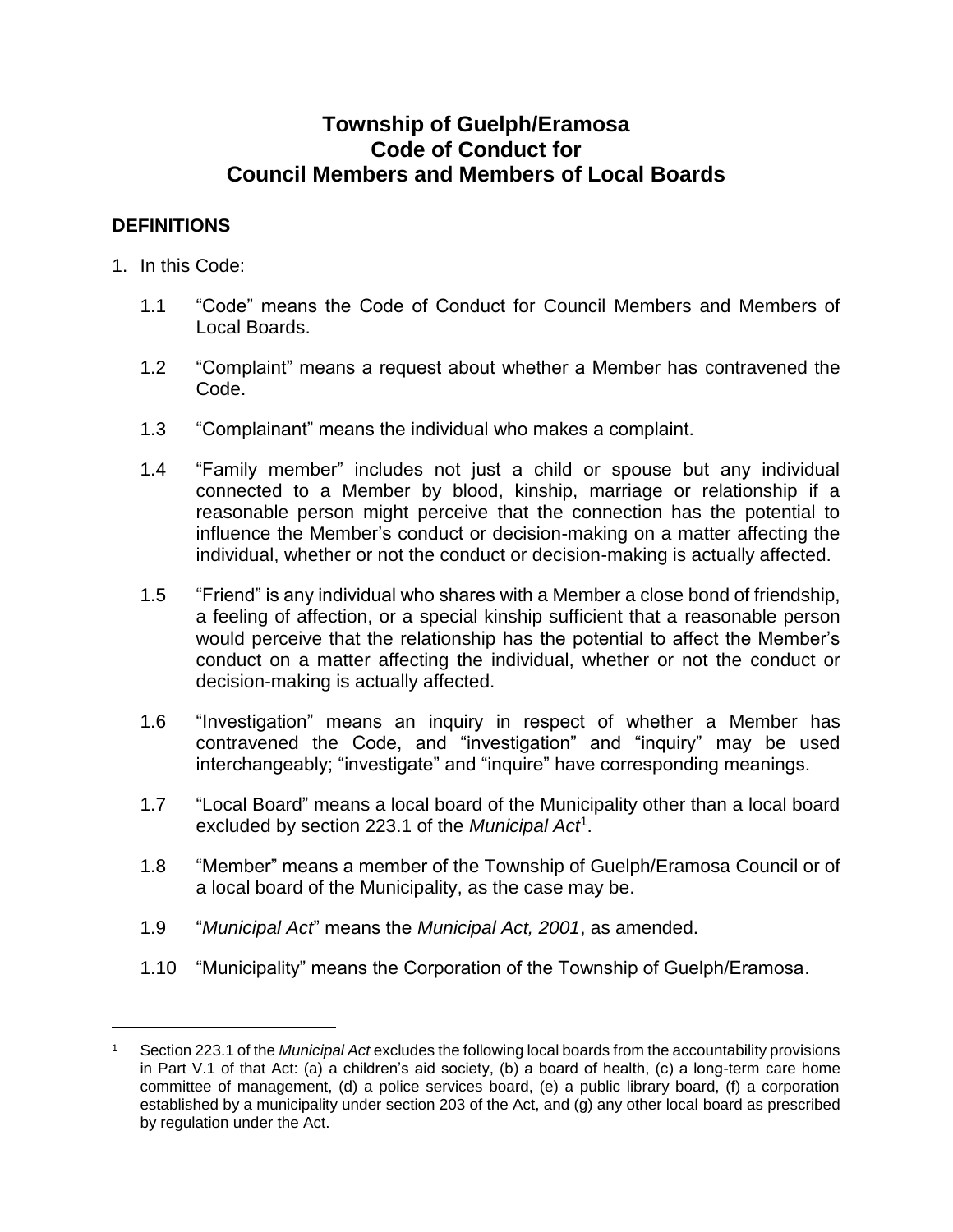1.11 "Respondent" means a Member who is the subject of a complaint.

### **RULES**

- 2. Appropriate Use of Office
	- 2.1 In this section and in section [4,](#page-2-0) "private interest" includes both a pecuniary (financial) and a non-pecuniary (non-financial) interest. It does not, however, include an interest in a decision or matter (a) that is of general application, (b) that affects a Member, family member or friend as one of a broad class of persons, or (c) that concerns the compensation of a Member.
	- 2.2 Quite apart from the *Municipal Conflict of Interest Act* (which deals with pecuniary interests in particular situations) a Member must not use the office of Member, nor use the influence of office, to advance a private interest of the Member, a family member of the Member or a friend of the Member, or to advance improperly a private interest of any other individual or entity.
	- 2.3 A Member must not attempt to influence the decision of another individual or entity (whether that individual or entity is part of the Municipality or is a third party) to advance a private interest of the Member, a family member of the Member or a friend of the Member, or to advance improperly a private interest of any other individual or entity.
	- 2.4 No Member shall make a decision or exercise an official power, duty or function if the Member knows or reasonably should know that, the making of the decision or the exercise of the power, duty or function would create an opportunity to advance a private interest of the Member, a family member of the Member or a friend of the Member, or to advance improperly a private interest of any other individual or entity, whether or not the private interest is actually advanced.
	- 2.5 A Member shall not give preferential treatment to any individual or entity if a reasonable person would perceive (a) that the preferential treatment was for the purpose of advancing a private interest or (b) that the preferential treatment was based on the identity of the individual or entity or the identity of a representative of the individual or entity.
	- 2.6 This section does not prohibit a Member from properly using influence on behalf of a constituent.
- 3. Interference
	- 3.1 A Member shall not attempt to influence or to interfere, either directly or indirectly, with an employee, officer or other individual exercising functions under the *Provincial Offences Act*.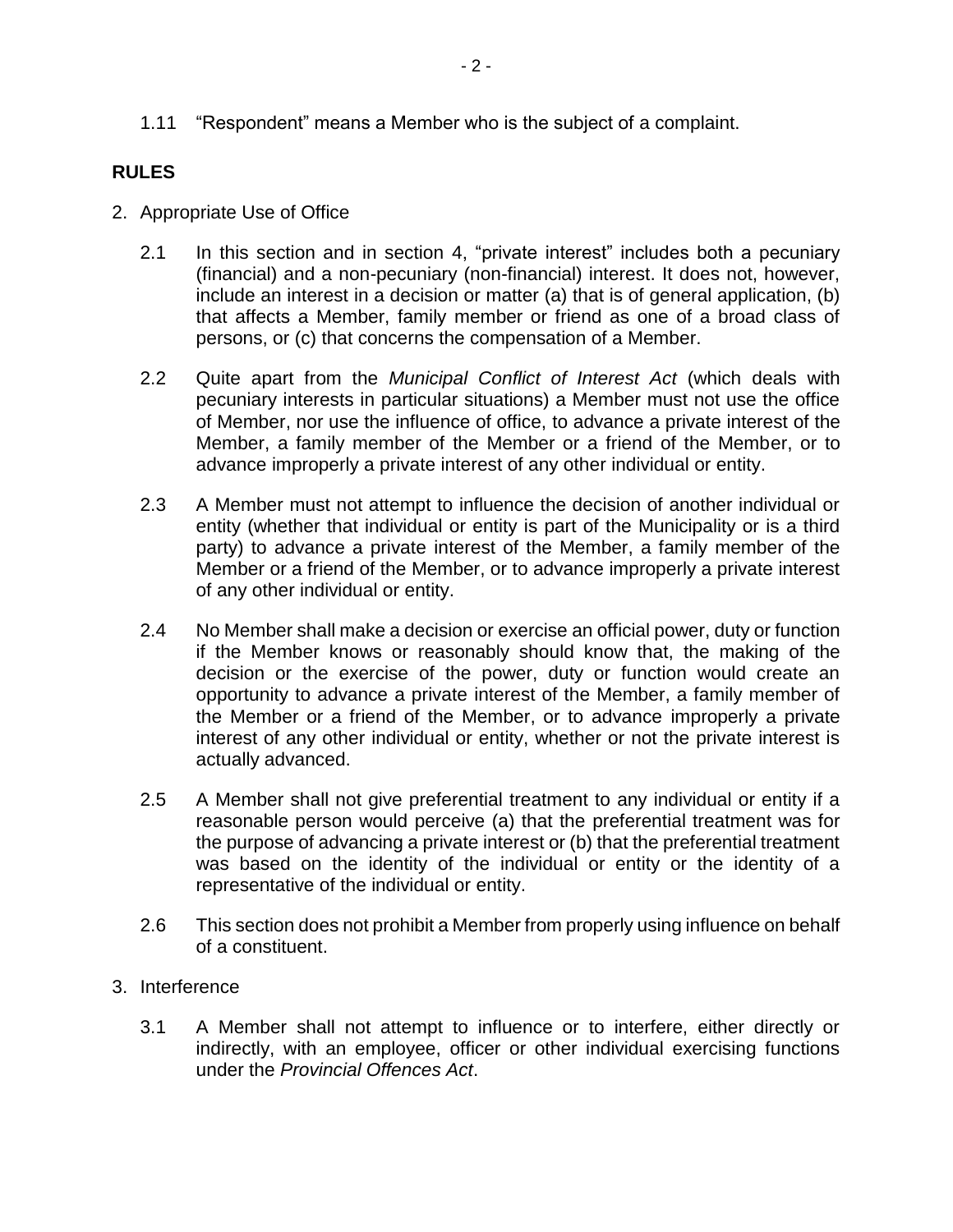- 3.2 A Member shall not use or attempt to use office or influence for the purpose of intimidating, threatening, coercing, commanding or influencing any staff member with the intent of interfering in the staff member's duties.
- <span id="page-2-0"></span>4. Property and Resources of the Municipality or Local Board
	- 4.1 No Member shall use or permit the use of an asset or resource of the Municipality or local board for any purpose other than the discharge of the duties of office or a proper purpose of the Municipality or local board.
	- 4.2 In this section, an asset or resource of the Municipality or local board includes land, buildings, facilities, budgets, equipment, vehicles, supplies, services, employee time, Internet usage, cell phone usage, data usage, Websites, materials owned by the Municipality or local boards and any other asset or resource.
	- 4.3 For greater certainty, no Member shall use any asset or resource of the Municipality or local board for any election-related activity or purpose. This prohibition extends to municipal, provincial and federal election-related activity, whether or not the Member is a candidate or otherwise involved. This prohibition extends to activity that promotes or opposes the municipal, provincial or federal candidacy of any individual, including activity that promotes or opposes a policy or position with which a candidate is closely associated.
- 5. Confidential Information
	- 5.1 By virtue of office, Members acquire confidential information, including confidential personal information, from a variety of sources.
	- 5.2 Confidential information includes information in the possession of, or received in confidence by the Municipality, that under the *Municipal Freedom of Information and Protection of Privacy Act* the Municipality is prohibited from disclosing or releasing.
	- 5.3 A Member shall not use information obtained in the capacity of a Member and that is not available to the general public to further or seek to further a private interest of the Member, a family member of the Member, or a friend of the Member, or improperly to advance private interest or another individual or entity.
	- 5.4 A Member shall not disclose by any means to anyone, except to a Member or to an employee of the Municipality or local board who requires the information in the course of duties, any confidential information acquired by virtue of office, in either oral or written form, except as required by law or authorized by Council or the local board to do so.
	- 5.5 If a matter has been discussed in a meeting or part of a meeting closed to the public in accordance with the *Municipal Act*, and the matter remains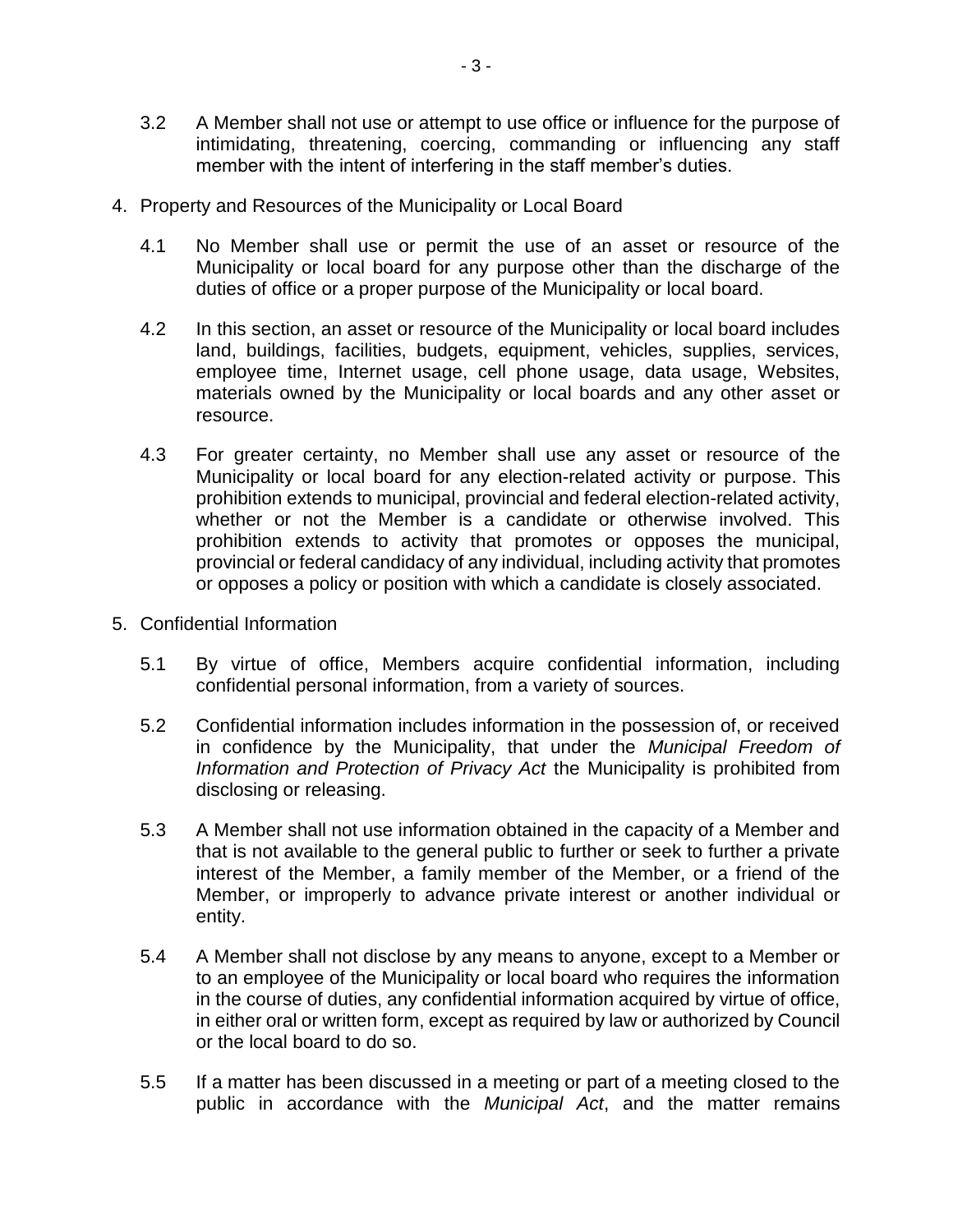confidential, then a Member shall not disclose the content of the matter or the substance of the deliberations of the closed meeting or part.

- <span id="page-3-2"></span><span id="page-3-1"></span><span id="page-3-0"></span>6. Gifts, Hospitality and Benefits
	- 6.1 In this section, "gift, hospitality or benefit" includes any benefit or thing of value offered or provided to a Member, including but not limited to food, beverage, entertainment, ticket, event admission, travel, clothing, good, service and memento. It includes an item that is offered or given for free, as well as one offered or given at a discounted price. The definition also encompasses a situation where another individual or entity pays for or "picks up the tab," entirely or partly, for a good, service food, beverage or other item used or consumed by the Member.
	- 6.2 "Gift, hospitality or benefit" also includes a gift, hospitality or benefit offered or given to a child, parent, or spouse of the Member or to any other individual, for the benefit of the Member.
	- 6.3 No Member shall receive or accept a gift, hospitality or benefit that may reasonably be seen to have been given to influence the Member in a decision or in the exercise of a power, duty or function of office.
	- 6.4 No Member shall receive or accept a gift, hospitality or benefit provided indirectly or directly by an individual or entity that (a) has dealings with the Municipality or local board or (b) has the potential to be affected by a decision or the exercise of a power, duty or function of the Member or of the Municipality or local board.
	- 6.5 No Member shall receive or accept any gift, hospitality or benefit from an individual or entity that is lobbying or has recently lobbied the Member. For greater certainty, the exceptions in section [6.6](#page-3-0) do not apply to gifts, hospitality and benefits from lobbyists.
	- 6.6 Despite sections [6.3](#page-3-1) and [6.4,](#page-3-2) a Member may accept a gift, hospitality or other benefit that is,
		- (a) provided by a family member or friend;
		- (b) a trinket or memento of less than \$10 in value;
		- (c) compensation authorized by law;
		- (d) lawful political contributions;
		- (e) modest food or refreshment provided by a charity, not-for-profit organization or community group that is organizing or hosting a banquet, reception or similar event in which the Member is speaking or otherwise actively participating, or where the Member is an official representative of the Municipality or local board (for greater certainty this does not include an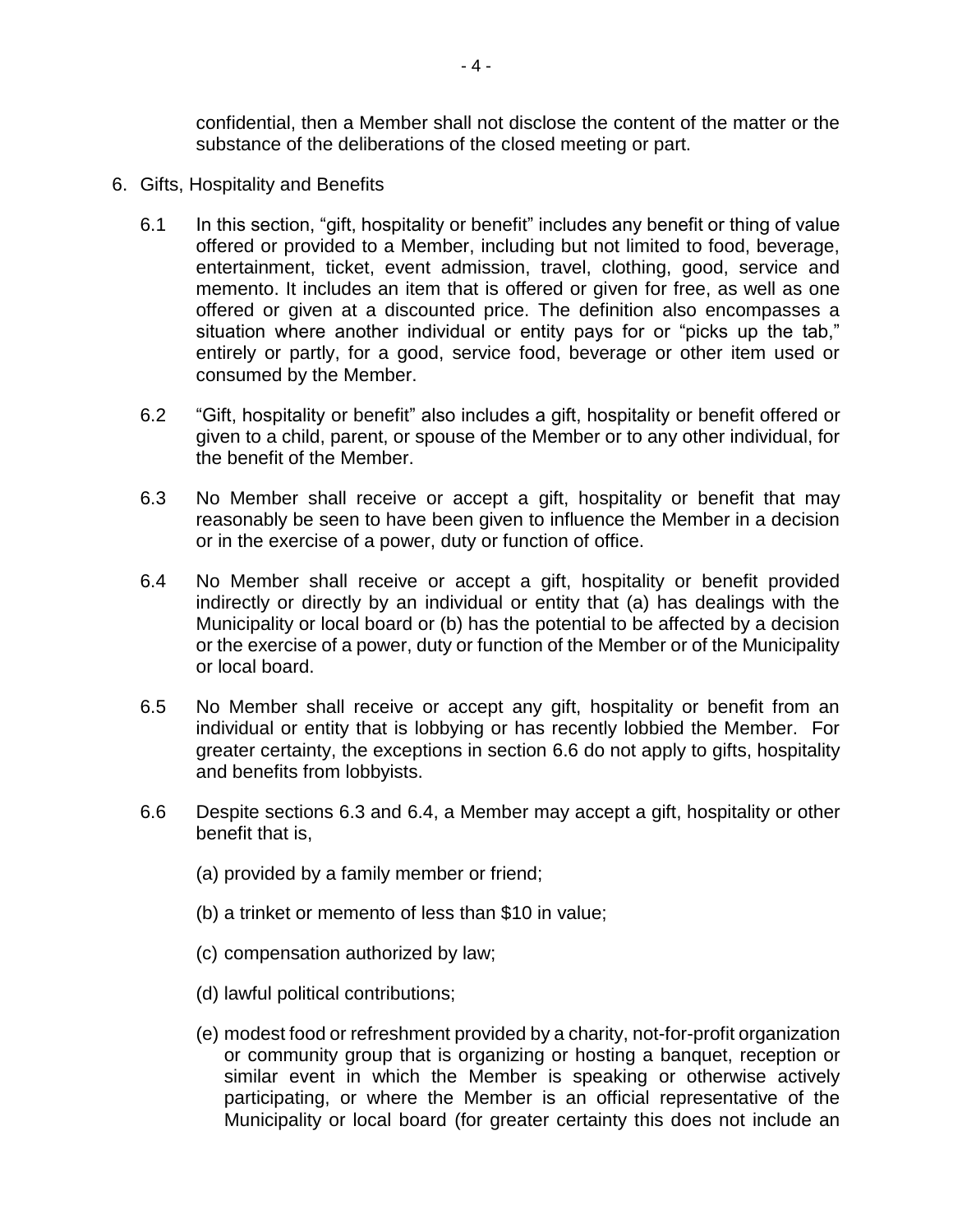event for which tickets are sold or an admission fee is charged and the Member's admission or ticket is paid entirely or partly by a third party);

- (f) a modest or token gift or hospitality that normally accompanies the responsibilities of office and is received as an incident of protocol or social obligation;
- (g) a service provided without compensation by an individual volunteering time;
- (h) food, lodging, transportation or entertainment provided by a provincial, regional or local governments or a political subdivision of it, by the federal government or by a foreign government within a foreign country, where the Member is speaking or attending in an official capacity;
- (i) a communication to the office of a Member, including a subscription to a newspaper or periodical; or
- <span id="page-4-0"></span>(j) any other gift, hospitality or benefit, with the approval of the Integrity Commissioner if the Integrity Commissioner is of the opinion it is unlikely that receipt of the gift, hospitality or benefit gives rise to a reasonable presumption that the gift or benefit was given in order to influence the Member in the performance of duties.
- 6.7 In the case of a gift, hospitality or benefit described in paragraph [6.6\(j\)](#page-4-0) (approval of the Integrity Commissioner), unless impossible, the Member shall seek advance approval from the Integrity Commissioner. Otherwise the Member shall seek approval immediately after being offered or given the gift, hospitality or benefit and shall return the gift, hospitality or benefit if the Integrity Commissioner does not give approval. Under no circumstances shall the Member seek approval from the Integrity Commissioner after a gift, hospitality or benefit has already been used or consumed.
- 6.8 Despite sections 6.3 and 6.4, if ceremony, protocol or other interests of the Township make it practically impossible to refuse the offer of a gift or benefit then a Member may accept the gift or benefit on behalf of the Township and immediately deliver the gift or benefit (without using or consuming it) to the Clerk who shall accept it and keep a record. The gift or benefit is Township property and shall be used, stored or disposed of accordingly.
- 7. Employment and Business
	- 7.1 No Member shall allow himself or herself to be influenced in the making of a decision or in the exercise of an official power, duty or function by plans for, or offers of, future or outside employment, including an appointment or a contract.
	- 7.2 No Member shall act as a paid agent before the Municipality or a local board.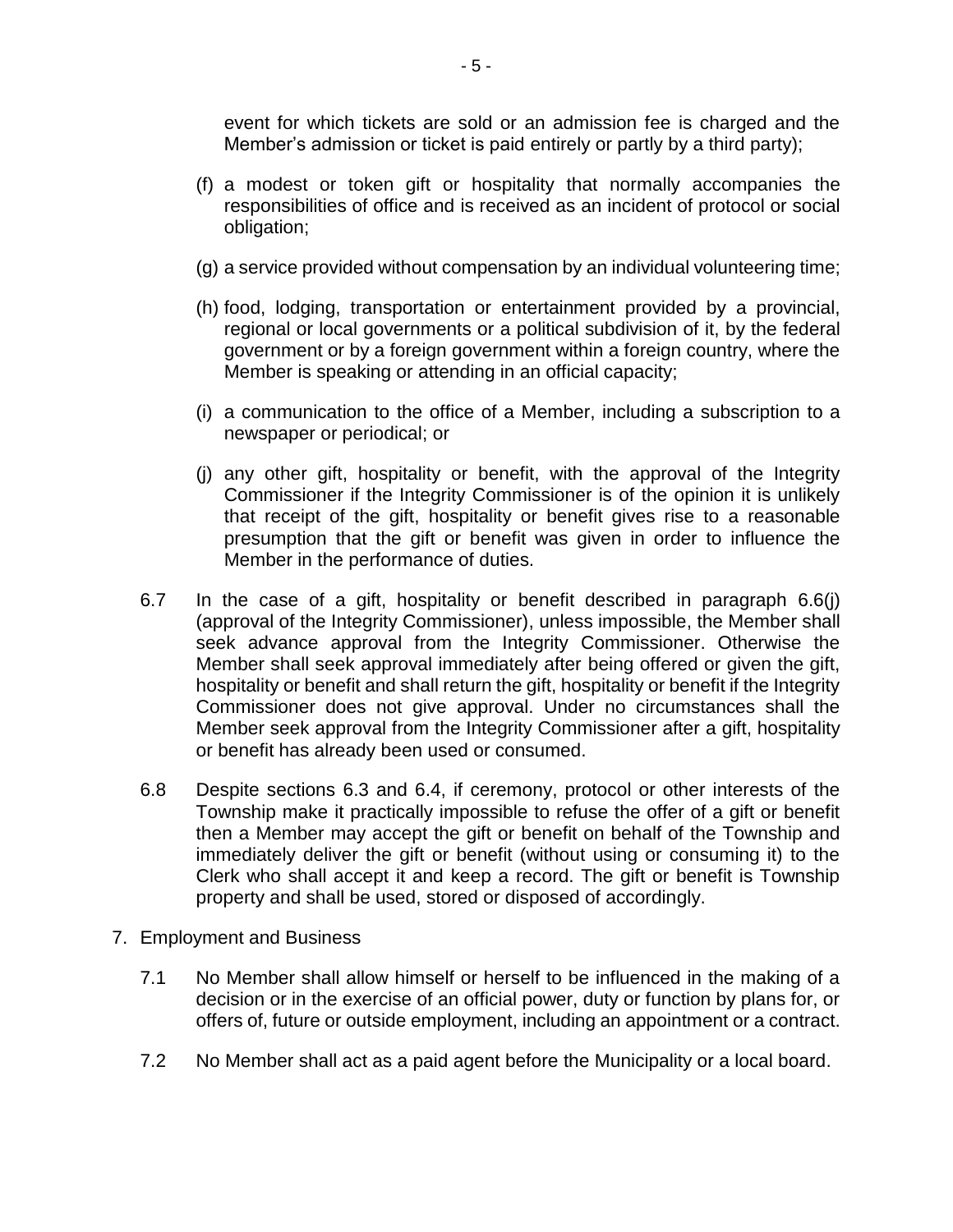- 7.3 No Member shall refer a third party to an individual or entity in exchange for payment or other personal benefit.
- 8. Discrimination and Harassment
	- 8.1 No Member shall engage in discrimination against or harassment of a member of the public, an employee of the Municipality or a local board, or another Member.
	- 8.2 No Member shall abuse, bully or intimidate another individual.
	- 8.3 In a investigating a complaint under this section, the Integrity Commissioner shall have the authority to recommend to Council such interim measures as are necessary to protect the Complainant, to respect the rights of both Complainant and Respondent, and to ensure that integrity of the investigation.
- 9. Respectful Conduct
	- 9.1 A Member shall act with decorum and engage in respectful conduct during all meetings of Council, committee and local boards.
	- 9.2 No Member shall maliciously or falsely injure the professional or ethical reputation or the prospects or practice of an employee of the Municipality or a local board.
	- 9.3 The presiding officer of a meeting is primarily responsible for ensuring that meeting participants conduct themselves respectfully and with decorum. The Integrity Commissioner shall not entertain a complaint alleging a violation of this section unless,
		- (a) the complaint is made by the Council or a local board in relation to conduct that allegedly occurred at a meeting of Council or the local board;
		- (b) the complaint is made by the Council in relation to conduct that allegedly occurred at a committee meeting following a report to the Council by the committee or its presiding officer;
		- (c) the complaint is made by an individual who (i) is not a Member, (ii) was present at the meeting where the conduct allegedly occurred and (iii) following the meeting formally communicated the concern to the Council, the committee or the local board, as the case may be, or satisfies the Integrity Commissioner that there was good reason not to raise the concern first with the Council, the committee or the local board.
	- 9.4 At any time following the receipt of a complaint alleging that conduct during a meeting contravened this section, the Integrity Commissioner may refer the matter back to the Council, the committee or the local board.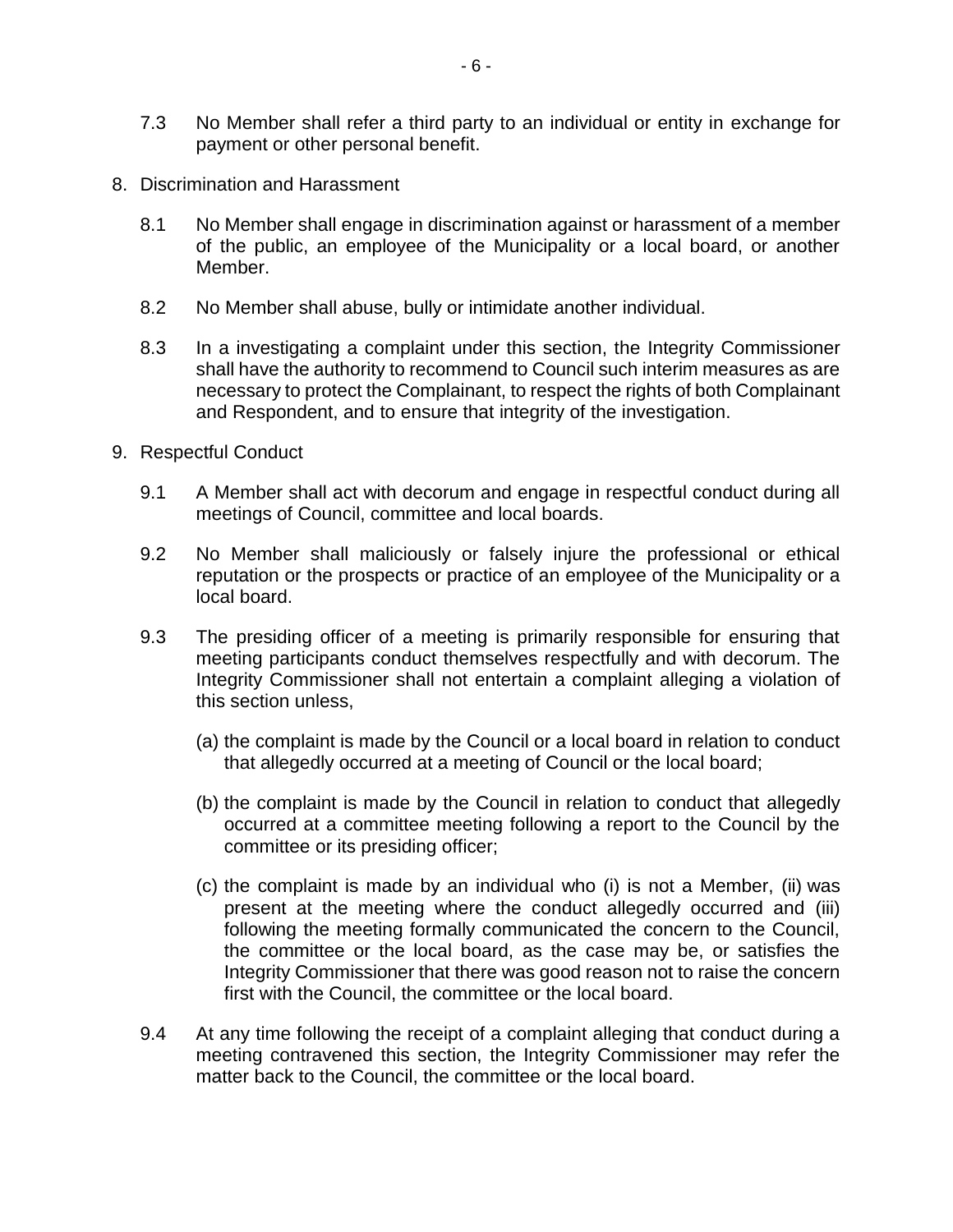### **ENFORCEMENT**

- 10.A complaint alleging a breach of this Code should be filed with the Integrity Commissioner in accordance with the Complaint Protocol that forms part of this Code.
- 11.Timing of Complaint
	- 11.1 No complaint shall be filed more than three months after the act or omission giving rise to the complaint.
	- 11.2 In the year of a regular election (2022, 2026, 2030, 2034, *etc*.), no complaint shall be filed between the fourth Friday of July and the fourth Monday in October, inclusive.
- <span id="page-6-0"></span>12.Timing of Investigation, Report and Consideration
	- 12.1 In the year of a regular election:
		- (a) An investigation by the Integrity Commissioner that has not been completed by the fourth Friday of July shall be terminated on that day.
		- (b) Between the fourth Friday of July and the fourth Monday in October, inclusive, the Integrity Commissioner shall not report to the Municipality or a local board about whether a Member has contravened the Code.
		- (c) Between the fourth Friday of July and the fourth Monday in October, inclusive, neither Council nor a local board shall consider whether to impose a penalty on a Member for contravention of the Code.
	- 12.2 If an investigation has been terminated under paragraph [12.1\(a\)](#page-6-0) then the Integrity Commissioner shall not commence another investigation in respect of the matter unless, within six weeks after voting day, either the Complainant or the Respondent makes a written request to the Integrity Commissioner that the investigation be commenced.
- 13.Penalty
	- 13.1 Upon receipt of a report that a Member has contravened the Code, the Council or the local board may impose either of the following penalties on a Member:
		- (a) A reprimand.
		- (b) Suspension of the remuneration paid to the Member in respect of his or her services as a member of council or of the local board, as the case may be, for a period of up to 90 days.